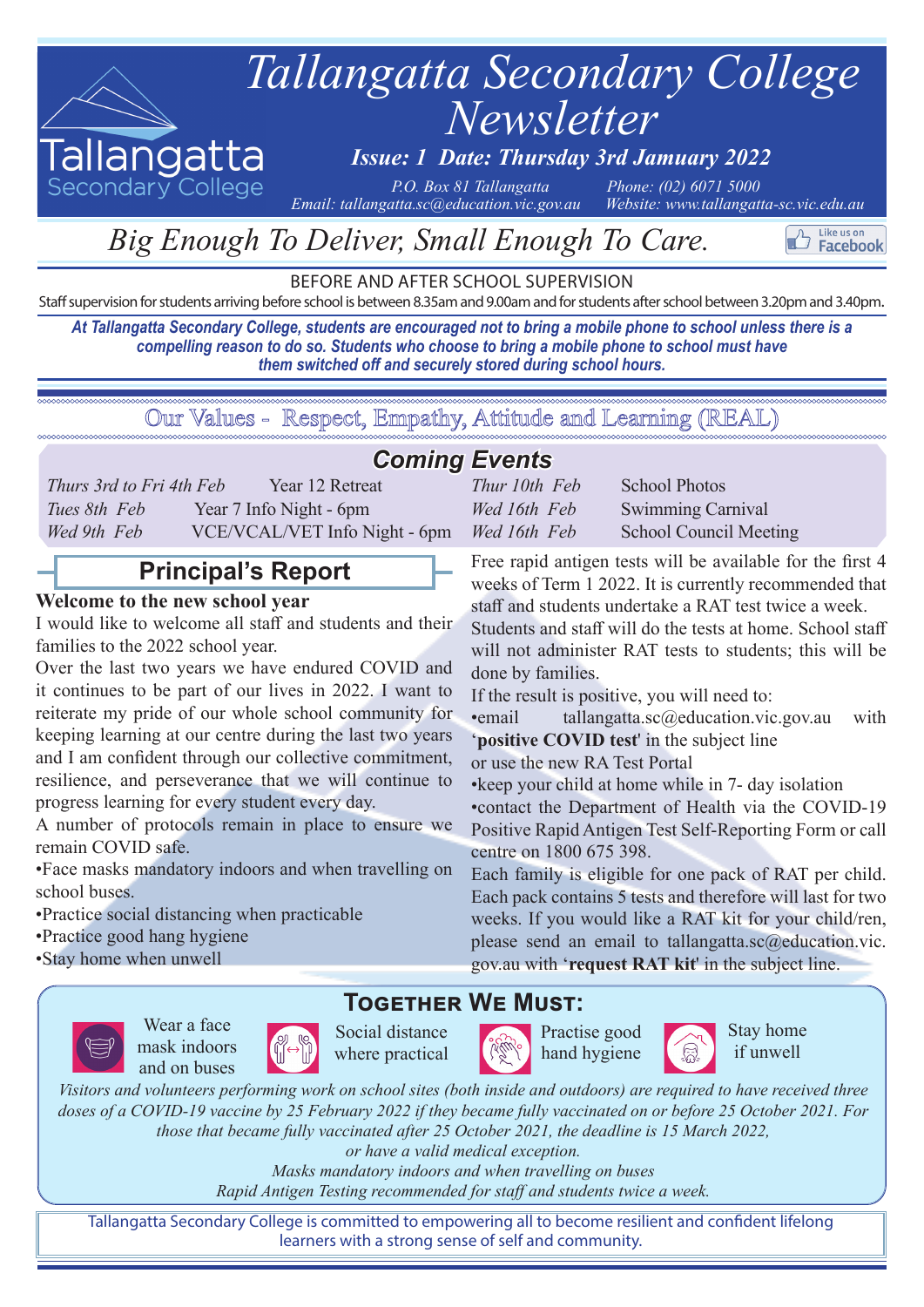### **Productive and enthusiastic start**

I have been very impressed with the positive and enthusiastic attitude of our students to their first day. Particularly the support given by our older students and peer support leaders in helping the Year 7 students settle on their first day.

#### **New staff**

Welcome to our new staff members.

•Mr Ryan Watson (PE and Maths)

•Miss Kate Pristov (English)

•Kade Mimmo (Education support)

•Nick Craig and Indy Mannix (NEXUS students beginning term 2)

•Welcome back from family leave Sally Hodgkin who will take on the role as Job Skills and Pathways Coordinator.

I am sure that the entire school community will support them, and I trust they will enjoy their time at the College. In total we have Total of 49 staff - 33 teaching staff and 16 ES staff

#### **Student Enrolments**

I extend a warm welcome to all Year 7 students and new students/ families to the College. Our student numbers are 346. We continue to commit to providing a student – centered learning environment that is 'Big Enough to Deliver and Small Enough to Care'.

#### **2022 AIP**

Over the holiday I received feedback on our draft AIP from our Senior Education Improvement Leader Jody Grimmond. I have reflected on this feedback and will present the AIP to School Council during the February meeting for endorsement.

All schools have been asked to again have a priority goal with two Key Improvement Strategies - Learning and Wellbeing.

#### **Learning Key Improvement Strategy**

*Support both those who need scaffolding and those who have thrived to continue to extend their learning, especially in numeracy*

Our key actions are:

•Embed evidence-based reading strategies within the agreed ETT instructional model to support students to develop confidence in reading.

•Embed High Impact Teaching Strategies (HITS) within the agreed ETT instructional model to support students to develop their confidence and skills in their learning.

•Strengthen teacher capacity to plan lessons and assessment that incorporate differentiation through content, process, product and learning environment.

•Build teacher capability to utilise data and a range of assessment strategies to teach a differentiated and stimulating curriculum that targets each student's point of need.

#### **Wellbeing Key Improvement Strategy**

*Effectively mobilise available resources to support students' wellbeing and mental health, especially for those most vulnerable*

Our key actions are:

•Through Learning Dispositions harness learner agency and empower students to become resilient, resourceful, relating, and reflective learners.

•Through the implementation of the Resilience Program, develop students understanding of emotional literacy, along with the three pillars of resilience – Gratitude, Empathy and Mindfulness.

This is the fourth year of our current school strategic plan; hence we will undertake a school review during term 2 to celebrate our collective successes and define the next steps for the next four years.

#### **Family Personal Details**

If your details have altered since last year, we ask that you notify the front office. This is critical as we need to keep our databases up to date, particularly for student allergies / illnesses and emergency contacts.

Have a great term. *Richelle Moyle Principal*

# **Assistant Principal's Report**

#### **Setting Up New Routines**

As a new school year starts, many emotions can arise for both children and parents. Whether it's your child's very first day or they're returning back to school. Children may find the increased structure, longer days and rules of school to be very different from what they are used to at childcare or at home. The transition to life at school is an important one so it pays to be prepared.

#### **Sun Smart and School Uniform**

Now that Term 1 is underway, I would like to remind families that our Sun Smart policy is now in effect. Students have been prepared with hats and have demonstrated sunsmart behaviours in the yard. Just a reminder that if hats have been misplaced and or worn out, new hats can be purchased from the office for \$10. Sunscreen can also be found in the main and Engagement office for students to apply. It is also now a requirement for students to wear rashies in the swim program as another form of sun protection. Thank you to staff and students for your ongoing Sunsmart behaviours.

#### **REAL Home Group**s

In REAL home group students will be learning about the

Tallangatta Secondary College is committed to the safety and wellbeing of all children and young people. This is the primary focus of our care and decision making. Tallangatta Secondary College has zero tolerance for child abuse.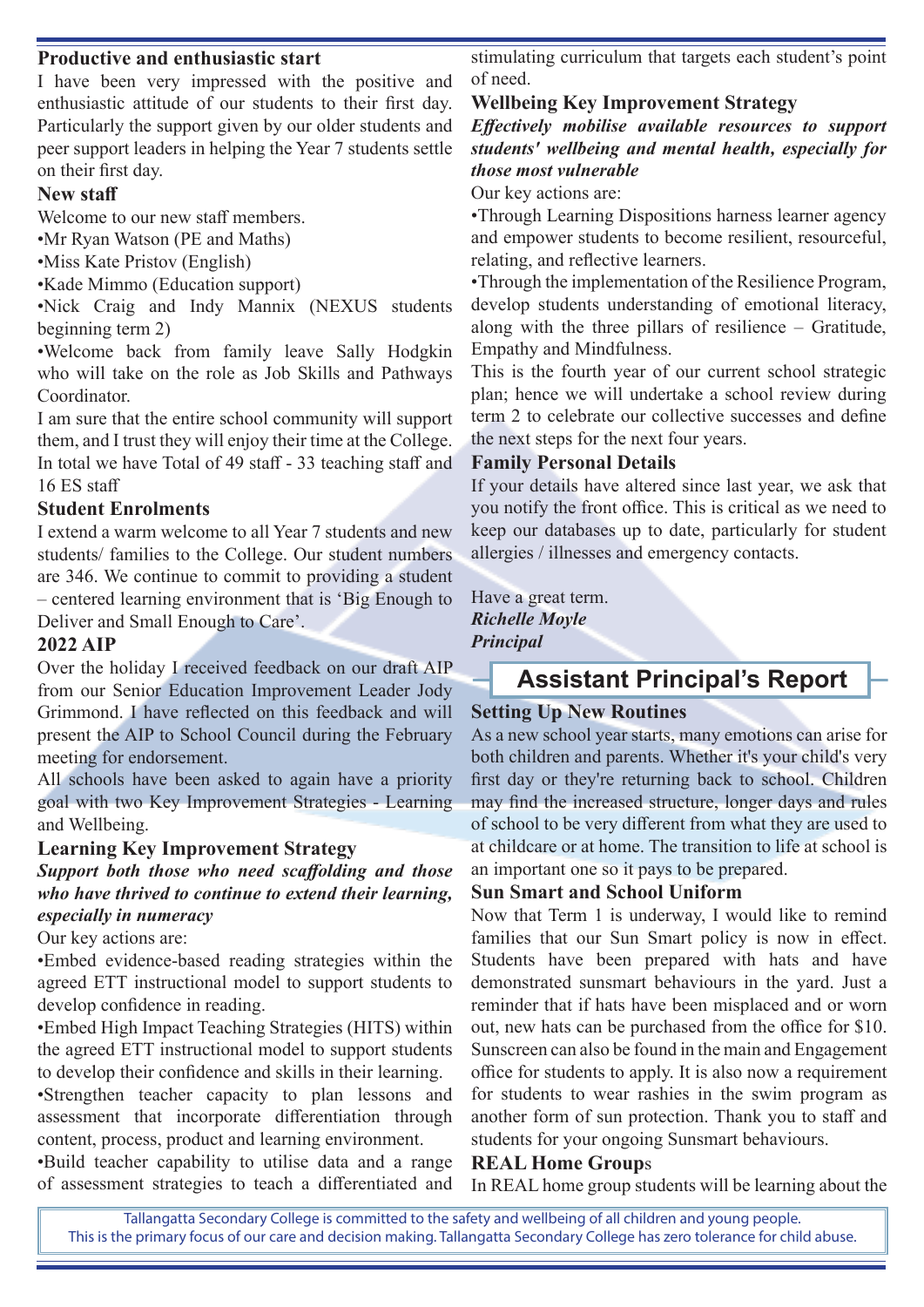following themes;

- Resilience Project (GEM strategies)

- Reading

## **Uniform**

It is pleasing to see students supporting the College's Uniform Policy. There has been an excellent response to uniform. However, if parents could ensure white socks are worn and black shoes.

## **Attendance – "Attendance Matters"**

Parents please ensure you are calling the TSC office if your son/daughter is absent for any reason. Just a reminder that students can access the daily curriculum from Compass whilst they are away to ensure they don't fall behind with the curriculum. Please see your son/ daughters REAL mentor if you need assistance with this process.

## **School Photos**

MSP Photography will be onsite 10th February. This year we will transition to online orders. Please see the latest Compass post.

## *Jocelyn Ziebell*

*Assistant Principal*

# **Student Engagement News**

What a wonderful start to 2022. It has been great to see our students back onsite after the summer holidays, in particular our new students and Year 7's whilst they adjust to a new environment and exciting chapter in their lives. At this time, we thank all students and families for their patience whilst we aim to rollout new MacBook computers and deal with some issues regarding Compass, including logging on and accurate timetables appearing on profiles. We are hopeful to have everything sorted out in the coming days to ensure a smooth transition continues. Thank you to students for your attendance, correct uniform and willingness to engage in your learning.

## **2022 Engagement Leaders:**

*Later Years Engagement Leaders*  Shae Billingsley & Joel O'Reilly *Middle Years Engagement Leaders* Sam Gosbell & Callum Turner

## **Year 12 Retreat**:

Is currently underway at Valley Homestead in Ovens. Full report in next week's newsletter.

## **Year 12 Jumpers:**

Payment for Year 12 jumpers can now be made at the front office. Jumper are due to arrive at the end of February.

## **Year 7 Information Evening:**

Year 7 Information session will be held next Tuesday 8th February at 6pm. The evening will be held via Webex. link will be forwarded to families shortly

## *Shae Billingsley & Sam Gosbell Student Engagement Leaders*



*"Life seems to go on without effort when I am filled with music." – George Eliot*

Welcome back to the 2022 school year! Just some really important information:

1.Scheduled music lessons and rehearsals have started back and are on Compass.

2.New students wanting to learn an instrument are more than welcome to speak to Mr McKee.

3.We are hoping to run some concerts this year- TBC! I would like to congratulate Nash Macaulay, Mallee Damm, Declan Parker- McInnis and Sebastian Alessi on gaining the four music captain positions for 2022. I look forward to working with these wonderful individuals as the year progresses.

Have a wonderful year everyone!

In great music and with gratitude and kindness as always, *Rhys McKee.*

*Music Program Coordinator*

# **Lunch Time Swimming**

Lunchtime swimming will start this Friday 4th Feb! To participate you must have your swimmers, a rashie or something similar and your hat. Swimming in PE uniform is not allowed! Thongs or slides are also suggested for when you transition between the pool and the Ormidale changerooms. Please get down to the Ormidale promptly to get changed and maximum time in the pool. It's our first chance to accumulate house points, looking forward to seeing big numbers at the pool! See you then,

*Tim Kennedy* 

# SCHOOL CAFE LUNCH ORDERS ONLY *Please have lunch orders in by first Recess.*

*This weeks newsletter was compiled* Each week the newsletter will be published by students from the AV127 class.

*by James Mansfield Thankyou!*